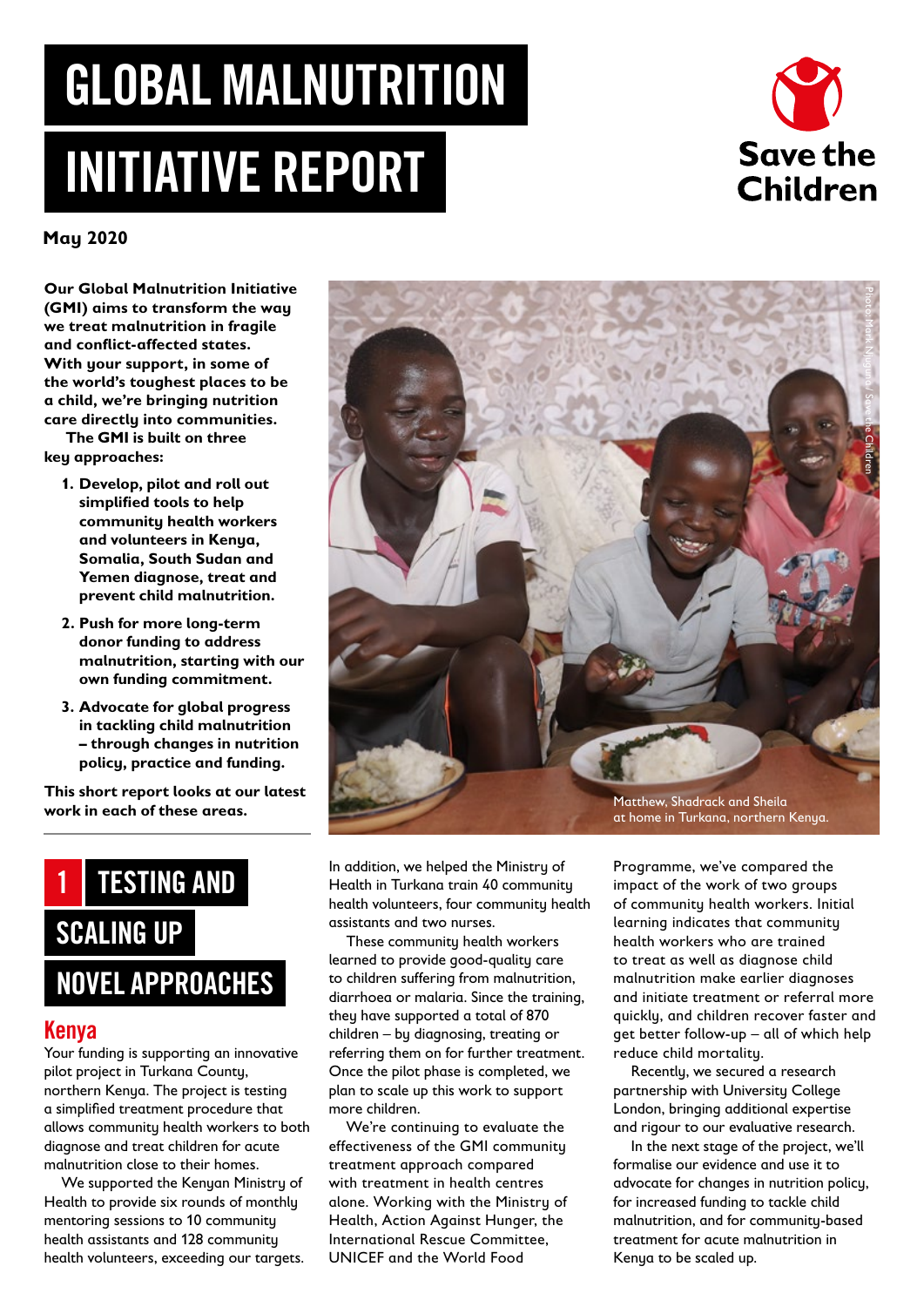#### Somalia

In Somalia, GMI-funded feeding programmes have treated 8,713 boys, 8,713 girls and 5,112 pregnant and breastfeeding women in 30 nutrition centres. In addition, we've provided one-to-one counselling on good feeding practices to 2,766 mothers and have run community sessions to promote key nutrition messages to a further 32,883 parents. And, as in Kenya, we're developing simplified tools that enable community health workers in Somalia to treat malnutrition at the community level, bolstering services provided at health facilities.

#### Yemen

In Yemen, in spite of the operational challenges and deteriorating humanitarian situation, as of 31st December 2019, we've provided treatment for acute malnutrition to 3,849 boys, 4,441 girls and 3,289 pregnant and breastfeeding women. Our feeding programmes give out therapeutic foods and medicines, and support children who need more specialised care get to hospital.

Over the next few months, we plan to train 97 community health volunteers to diagnose and refer cases of acute malnutrition.

#### South Sudan

Working with UNICEF in South Sudan, last year we supported 61 health facilities. Our project helps to treat and prevent child malnutrition. We train

health workers to screen for malnutrition and treat it early, and to provide nutritional advice to families.

### INCREASING LONG-TERM FUNDING 2

**Your support for the GMI has been critical in helping us to leverage further funding, including a single seven-figure philanthropic gift. This year, we aim to raise £3 million to make sure children can receive the malnutrition treatment they need.**

Ahead of the forthcoming Tokyo Nutrition for Growth summit, Save the Children will, as a global movement, agree a multi-year funding commitment for nutrition. It will include a substantial financial contribution from Save the Children UK.

Precautions taken to tackle the COVID-19 pandemic mean this summit, originally planned for December, has now been postponed to 2021. We continue to work closely with the government of Japan on summit preparations and will alter our plans as necessary.

We're also working with the UK Department for International Development to ensure Britain commits to continued funding for nutrition that is needed to help reach the Sustainable Development Goals. We're supporting

our target countries to maximise financing and to mobilise domestic resources so that nutrition financing is sustainable.

## ADVOCATING FOR GLOBAL CHANGE 3

**As a global movement, Save the Children – led by our advocacy and technical experts – has responded to a push by UN agencies to accelerate global progress on the prevention and management of acute malnutrition, or 'wasting'. Following the launch of the Global Action Plan on Wasting, our team will work with key stakeholders – including UNICEF, the World Health Organisation, the UN High Commissioner for Refugees and the World Food Programme – to translate this plan into action.**

As well as working with the UK and other governments to renew financing commitments at the Tokyo Nutrition for Growth Summit, our advocacy teams have developed policy positions to drive global efforts to tackle malnutrition. The government of Japan has included acute malnutrition and malnutrition in fragile and conflict-affected settings in its five priority areas on the summit's agenda, offering a big opportunity to galvanise support for the GMI's approaches.